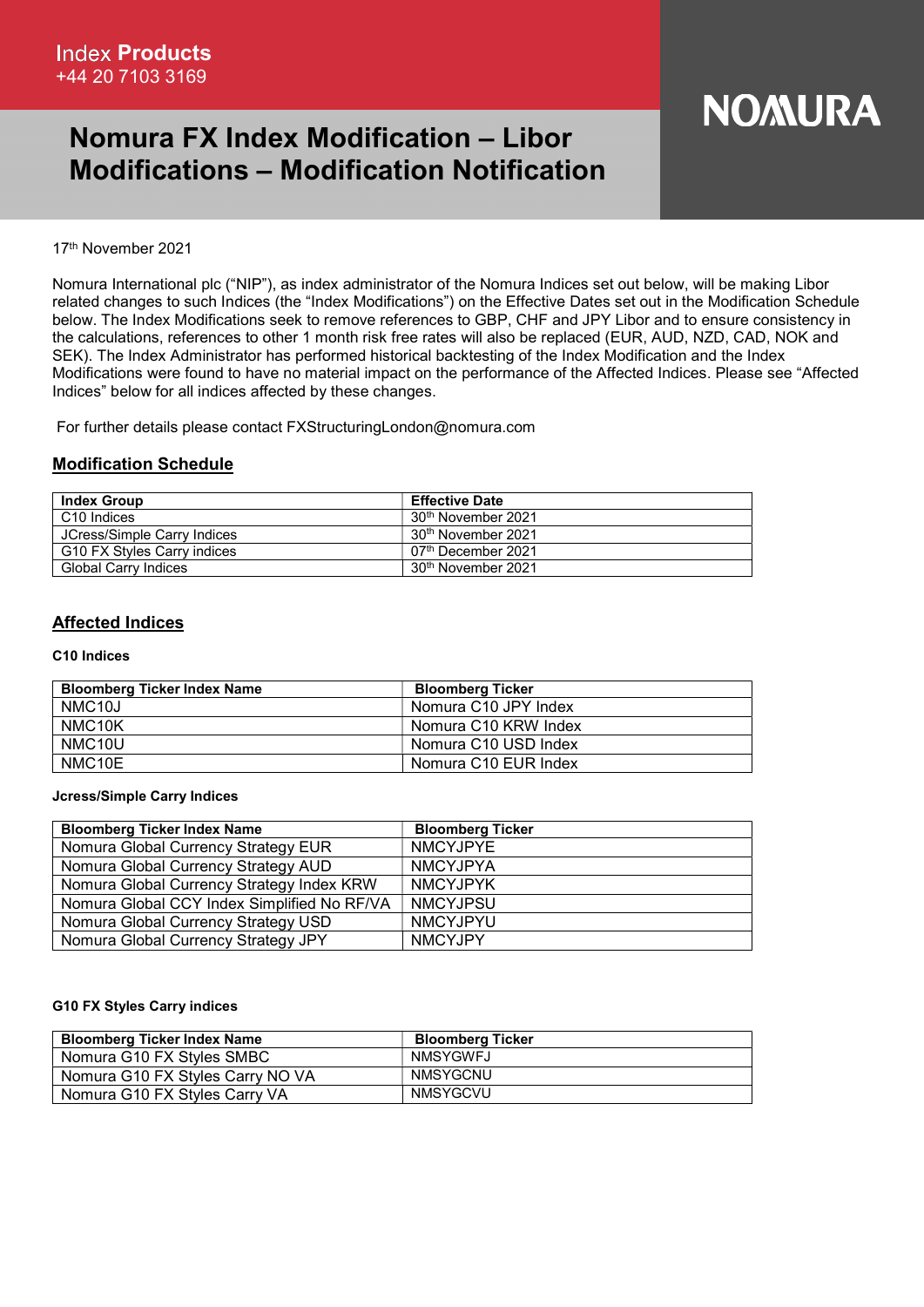#### Global Carry Indices

| <b>Bloomberg Ticker</b>            | <b>Index Name</b> |
|------------------------------------|-------------------|
| Nomura Global Carry EUR            | <b>NMCYGBE</b>    |
| Nomura Global Carry JPY            | <b>NMCYGBJ</b>    |
| Nomura Global Carry USD            | <b>NMCYGBU</b>    |
| Nomura Global Carry without RF USD | <b>NMCYWFGU</b>   |
| Nomura G10 Carry EUR               | NMCYG10E          |
| Nomura G10 Carry JPY               | NMCYG10J          |
| Nomura G10 Carry Without RF USD    | NMCYWG10          |
| Nomura G10 Carry USD               | NMCYG10U          |

#### Disclaimer

This material has been prepared/distributed by the Index Sponsor, Nomura International plc ("NIplc"), which is authorised by the Prudential Regulation Authority (PRA) and regulated by the Financial Conduct Authority (FCA) and the Prudential Regulation Authority in the UK, and is a member of the London Stock Exchange. NIplc has been registered as a Benchmark Administrator by the FCA pursuant to UK BMR and has accordingly been listed on the FCA Register of Benchmark Administrators; Nomura Financial Products Europe GmbH ("NFPE"), which is authorised and regulated by the Federal Financial Supervisory Authority, Nomura International (Hong Kong) Limited ("NIHK"), which is regulated by the Hong Kong Securities and Futures Commission, and Nomura Securities International, Inc. Nomura Securities Co, Ltd. ("NSC"), which is regulated by the Japan Financial Services Agency ("JFSA"), Nomura Singapore Limited ("NSL"), which is regulated by the Monitory Authority of Singapore ("MAS"), P.T. Nomura Indonesia ("PTNI") which is regulated by Otoritas Jasa Keuangan ("OJK"), Nomura International (Hong Kong) Limited, Taipei Branch, ("NIHK Taipei Branch"), which is regulated by Securities and Futures Bureau of Financial Supervisory Commission ("SFB"), Taiwan Stock Exchange ("TSE") and Gretai Securities Market ("GSM"), Nomura Securities Malaysia Sdn Bhd ("NSM"), which is regulated by the Companies Commission of Malaysia, Nomura Financial Advisory and Securities (India) Private Limited ("NFAS"), which is regulated by Securities and Exchange Board of India ("SEBI"), Nomura Financial Investment (Korea) Co., Ltd Korea ("NIFK"), which is regulated by the Korea Financial Investment Association ("KOFIA") (Information on Nomura analysts registered with the Korea Financial Investment Association ("KOFIA") can be found on the KOFIA Intranet at http://dis.kofia.or.kr ), Nomura Securities International, Inc, ("NSI"), which is a registered broker-dealer in the United States and a member of Securities Investor Protection Corporation ("SIPC") and Nomura Australia Ltd ("NAL"), which is authorised and regulated by the Australian Securities and Investment Commission ("ASIC").

This material is not investment research as defined by US rules and regulations, the applicable rules in Hong Kong, and the FCA. This material is made available to you by NIplc, NIHK, NSC, NSL, PTNA, NIHK Taipei Branch, NSM, NFAS, NIFK, NSI and NSL and/or its affiliates (collectively, "Nomura Group"), as the case may be. This is not investment research as defined by the FCA nor is it research under the applicable rules in Hong Kong. It does not constitute a personal recommendation, as defined by the FCA, or take into account the particular investment objectives, financial situations, or needs of individual investors. It is intended only for investors who are "eligible market counterparties" or "professional clients" as defined by the FCA, and may not, therefore, be redistributed to other classes of investors. This material does not fall within the definition of an analyst report as defined by the Japan Securities Dealer's Association. It is intended for professional and institutional investors only.

This material is: (i) for your private information only, and we are not soliciting any action based upon it; (ii) not to be construed as an offer to sell or a solicitation of an offer to buy any security in any jurisdiction where such offer or solicitation would be illegal; and (iii) is based upon information that we consider reliable, and it should not be relied upon as such. While all reasonable care has been taken to ensure that the information contained herein is not untrue or misleading at the time of publication, no representation, warranty or undertaking, expressed or implied, is made and no responsibility or liability is accepted by the Nomura Group and/or its directors, officers and employees as to the accuracy, completeness, merchantability or fitness for a particular purpose of the information contained herein or any other information provided by any other person in connection with the information described herein or their distribution or for the results obtained from the use of this information.

Nomura Group and/or its directors, officers and employees do not accept any liability whatsoever for any loss or damage (including, without limitation, direct, indirect or consequential loss or loss of profits or loss of opportunity) suffered by you or any third party in connection with the use of this material or its content. It is being provided to you because you have requested a copy and it is not intended for investors who are unfamiliar with the relevant markets or who are unwilling or unable to bear the risks associated with the investment. You should refrain from entering into any transaction unless you fully understand all the risks involved and you have independently determined that the investment is suitable for you. We are not your designated investment adviser. If you are in doubt as to any aspect of this material, you should consult a stockbroker or another licensed securities dealer, a bank manager, a solicitor, an accountant or other professional advisers. Any prices, yields and opinions expressed are current opinions as of the date appearing on this material only and are subject to change without notice. Derivative investments require investors to assess several characteristics and risk factors that may not be present in other types of transactions. You should consider the specific return and risk profile of a particular derivative investment before effecting, or agreeing to effect, any transaction. In reaching a determination as to the appropriateness of any proposed transaction, clients should undertake a thorough independent review of the legal, regulatory, credit, tax, accounting and economic consequences of such action.

The information presented has been obtained from or based upon sources believed by the trader or sales person to be reliable, but none of Nomura Group or its employees, the trader or sales person represents or warrants its accuracy or completeness and is not responsible for losses or damages arising out of errors, omissions or changes in market factors. The Nomura Group may from time to time perform investment banking or other services (including acting as advisor, manager or lender) for, or solicit investment banking or other business from, companies mentioned herein. Further, the Nomura Group, and/or its officers, directors and employees, including persons, without limitation, involved in the preparation or issuance of this material may, from time to time, have long or short positions in, and buy or sell, the securities, or in options, futures or other derivatives based thereon, of companies mentioned herein, or related securities or in options, futures or other derivative instruments based thereon. In addition, the Nomura Group may act as a market maker and principal, willing to buy and sell certain of the securities or in options, futures or other derivatives of companies mentioned herein. Further, the Nomura Group may buy and sell certain securities or in options, futures or other derivatives of companies mentioned herein, as agent for its clients.

Nomura manages conflicts identified through the following: their Chinese Wall, confidentiality and independence policies, maintenance of a Stop List and a Watch List, personal account dealing rules, policies and procedures for managing conflicts of interest arising from the allocation and pricing of securities and impartial investment research and disclosure to clients via client documentation. Disclosure information is available at http://www.nomura.com/research/. Neither Niplc nor NIHK hold an Australian financial services licence as both are exempt from the requirements to hold this licence in respect of the financial services either provides. NIPIc is authorised by the Prudential Regulation Authority and regulated by the Financial Conduct Authority and the Prudential Regulation Authority under UK laws, and is a member of the London Stock Exchange, NIHK is regulated by the Securities and Futures Commission under Hong Kong laws, both of which differ from Australian laws, and NSI is a member of SIPC.

No part of this material may be (i) copied, photocopied, or duplicated in any form, by any means, or (ii) redistributed without our prior express consent. Further information on any of the securities mentioned herein may be obtained upon request. If this publication has been distributed by electronic transmission, such as e-mail, then such transmission cannot be guaranteed to be secure or error-free as information could be intercepted, corrupted, lost, destroyed, arrive late or incomplete, or contain viruses. The sender therefore does not accept liability for any errors or omissions in the contents of this publication, which may arise as a result of electronic transmission. If verification is required, please request a hard-copy version.

#### If distributed into the US, the following section will also apply to US clients:

NSI does not provide legal, accounting or tax advice. In compliance with Internal Revenue Service Circular 230, we hereby notify you that any discussion of tax matters set forth herein was written in connection with the promotion or marketing of the matters described herein and was not intended or written to be used, and cannot be used by any person, for the purposes of avoiding tax-related penalties under federal, state or local tax law. Each person should seek legal, accounting and tax advice based on its particular circumstances from independent advisors.

Options: Options involve risk and are not suitable for all investors. Please ensure that you have read and understood the current options risk disclosure document provided by the Options Clearing Corporation before entering into any options transactions. The Options Clearing Corporation's publication, "Characteristics and Risks of Standardized Options", is available at: http://www.theocc.com/about/publications/character-risks.jsp